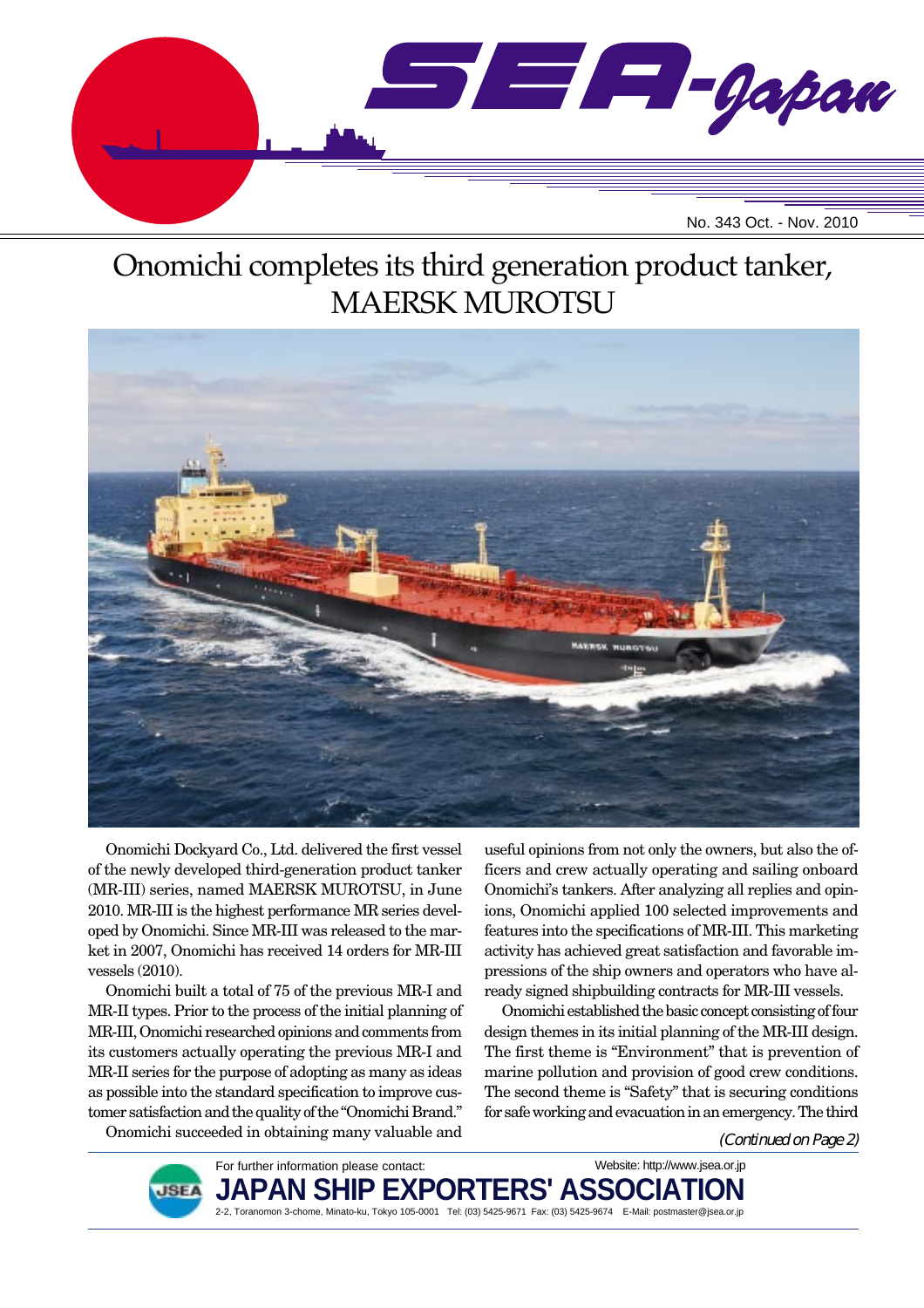#### **No. 343 Oct. - Nov. Page 2**

#### (Continued from Page 1)

theme is "Operation" that is achievement of better operability of machinery and equipment and the fourth theme is "Maintenance" that is enabling of easy access for maintenance jobs and providing maintenance-free conditions.

The main features and equipment for these four design themes are;

Environment: Air-sealed system for the stern tube to reduce the possibility of oil leak, and the newly developed "ONOMICHI PARALLEL FIN" achieving about 5-6% improvement in propeller performance, the "ONOMI-CHI STRAIGHT BOW" reducing wave resistance, and the unique slant face of the superstructure to reduce

air resistance by 16%.

Safety: On deck flying passages from the accommodation structure to the bow area for safe access in rough weather. Operation: Adopting rules and requirements of the major oil companies.

Maintenance: Arrangement of equipment and machinery for good maintainability, and protection countermeasures for equipment located on the upper deck.

As a brand-new product tanker, the MK-III specification complies with the new rules of IMO, IACS, and others, which have already become effective. The crew accommodation is designed to satisfy the Maritime Labor Convention, 2006 (MLC, 2006), which is ex-

pected to enter into force during 2011. The unique appearance of the accommodation design is not only for reducing air resistance, but also expresses our desire to build beautiful vessels.

Principal particulars: Length, o.a.: 182.50m Length, b.p.: 175.00m Breadth, mld.: 32.20m Depth, mld.: 18.40m Draught, mld.: 12.90m DWT/GT: 50,000t/28,300 Cargo oil tank capacity: 55,000m<sup>3</sup> Main engine: MAN B&W 6S50MC (Mk 6) diesel x 1 unit Output: 8,580kW x 127rpm Speed, service: 15.3kt Classification: NK

## Shin Kurushima develops new energy saving bow form **—Applied to bulk carriers as standard spec—**

Shin-Kurushima Dockyard Co. Ltd. and Hiroshima University have jointly developed a new bow form that will help increase propulsion performance. The new bow is named the SK-Bow (Shin-kurushima Knuckledshape Bow) as shown with attached illustration, and the bow form can decrease resistance in waves. The energy consumption of ships will eventually be reduced.

The collaboration team started R&D for the new bow form that can decrease resistance in 2007. In the three-year study, the team focused on optimizing the form of the bow above the waterline using the latest theoretical calculations and consequently de-



veloped the SK-Bow.

Generally, a blunt ship such as a bulk carrier has a larger added wave resistance because of the reflective effect of incident waves on the bow, particularly in the range of short wave length. The characteristic form of the SK-Bow can reduce the reflective effect by scattering incident waves on the bow, eventually alleviating added wave resistance.

The SK-Bow can decrease the added wave resistance in regular waves by 30% at the maximum, which has been verified by tests in the experimental towing tank. Accordingly, a vessel equipped with the SK-Bow navigating in rough seas can drastically reduce fuel oil consumption and carbon dioxide  $(CO<sub>2</sub>)$  emissions.

Shin Kurushima is now increasing studies on new technologies related to energy saving. The company announced a new high-efficiency propeller last year, which was developed in collaboration with Kyushu University. The new propeller is called the "K3 (Kei Cubic) propeller."

The SK-Bow and high-efficiency propeller will be adopted in combination for medium-size bulk carriers as a standard application.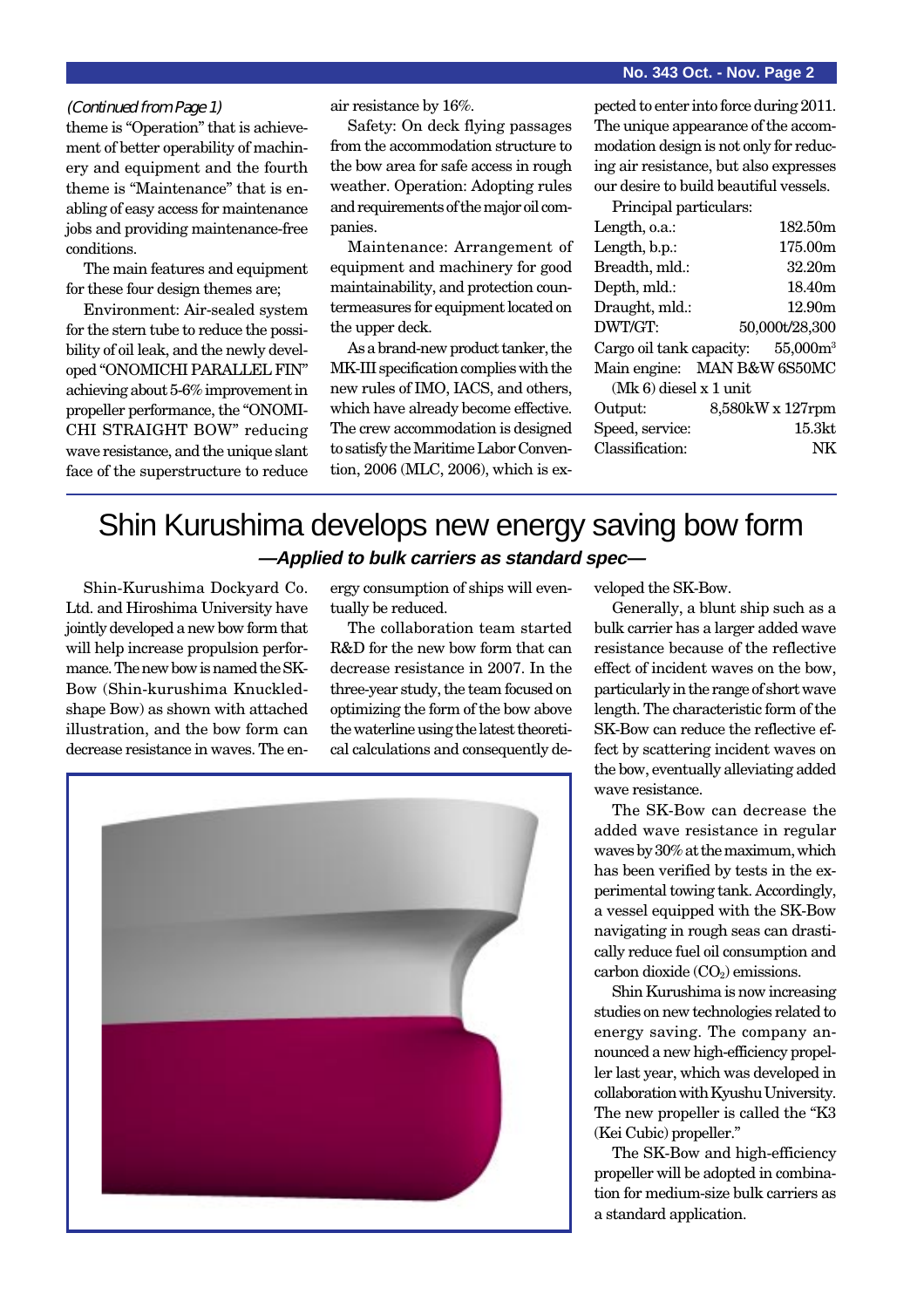# Kawasaki completes bulk carrier, HOUYU

Kawasaki Shipbuilding Corporation completed construction of the 55,100DWT bulk carrier, HOUYU (HN: 1627), at its Kobe Shipyard for TRI-SHIP S.A. on July 29, 2010. The vessel is the 32nd delivery of the 55,000DWT series of the company.

The HOUYU is the flush deck type with a forecastle. Five cargo holds are arranged to efficiently transport various bulk cargoes such as cereals, coal, ore, or steel products. Kawasaki's newtype stem is employed, which has a very smooth shape that can reduce wave resistance, i.e., decreases the fuel consumption compared with the previous design.

Four deck cranes with a hoisting capacity of 30 tons are installed between hatch covers along the ship centerline, coping with a port that has insufficient shore cargo-handling equipment.

| Principal particulars |                      | M  |
|-----------------------|----------------------|----|
| Length, o.a.:         | about 189.90m        |    |
| Length, b.p.:         | 185.00m              | M  |
| Breadth, mld.:        | 32.26m               | C. |
| Depth, mld.:          | 17.80 <sub>m</sub>   | С  |
| Draught, mld.:        | 12.50m               | C. |
| DWT/GT:               | about 55,100t/31,000 |    |
|                       |                      |    |

|                           | Main engine: Kawasaki-MAN B&W |  |
|---------------------------|-------------------------------|--|
| 6S50MC-C7 diesel x 1 unit |                               |  |
| MCR:                      | 8,200kW x 110rpm              |  |
| Complement:               | 25                            |  |
| Classification:           | NK.                           |  |
| Completion:               | July 29, 2010                 |  |
|                           |                               |  |



# Imabari delivers 61,494DWT bulker, IKAN SENYUR

Imabari Shipbuilding Co., Ltd. delivered 61,494DWT bulk carrier, IKAN SENYUR (HN: K021), to the owner, E.K.LINE S.A., at the Shin-Kasado Dockyard in Sept. 13, 2010. The vessel is the first of the 61,000DWT class bulk carrier series named I-STAR developed by Imabari.

The vessel was designed and constructed as an oceangoing bulk carrier suitable for carrying a variety of cargoes including grain, coal, hot steel coils, long steel products, cement, and iron ore.

The vessel has single hull construction consisting of five cargo holds together with topside tanks, double bottom tanks, and side hopper tanks.

Hatch covers are the folding type driven by the electro-hydraulic system, and four deck cranes are installed on the upper deck. To facilitate handling of large cargo, the hatch opening width and tanktop flat length are arranged to have the same size for each cargo hold.

Fuel oil tanks at the engine room and topside tanks are double hull con-



struction for safety assurance. To avoid heat damage to cargoes, a F.O. shifter is installed as a fuel oil heating system.

The main engine uses the latest model of B&W 6S50MC-C (Mark 8) diesel engine to achieve a service speed of 14.5 knots. An energy saving device, the "Hybrid Fin" developed by Imabari, is installed at the fore edge of the rudder just after the propeller. These installations contribute to environment-friendly/economical operation of the vessel.

| Principal particulars    |                    |
|--------------------------|--------------------|
| Length, o.a.:            | 199.98m            |
| Length, b.p.:            | 195.00m            |
| Breadth, mld.:           | 32.24m             |
| Depth, mld.:             | 18.60m             |
| Draught, ext.:           | 13.01 <sub>m</sub> |
| DWT/GT:                  | 61,494t/34,795     |
|                          | Mitsui-MAN B&W     |
| Main engine:             |                    |
| 6S50MC-C (Mk 8) x 1 unit |                    |
| MCR:                     | 8,450kW x 108 rpm  |
| Speed, service:          | 14.5kt             |
| Complement:              | 25                 |
| Classification:          | NΚ                 |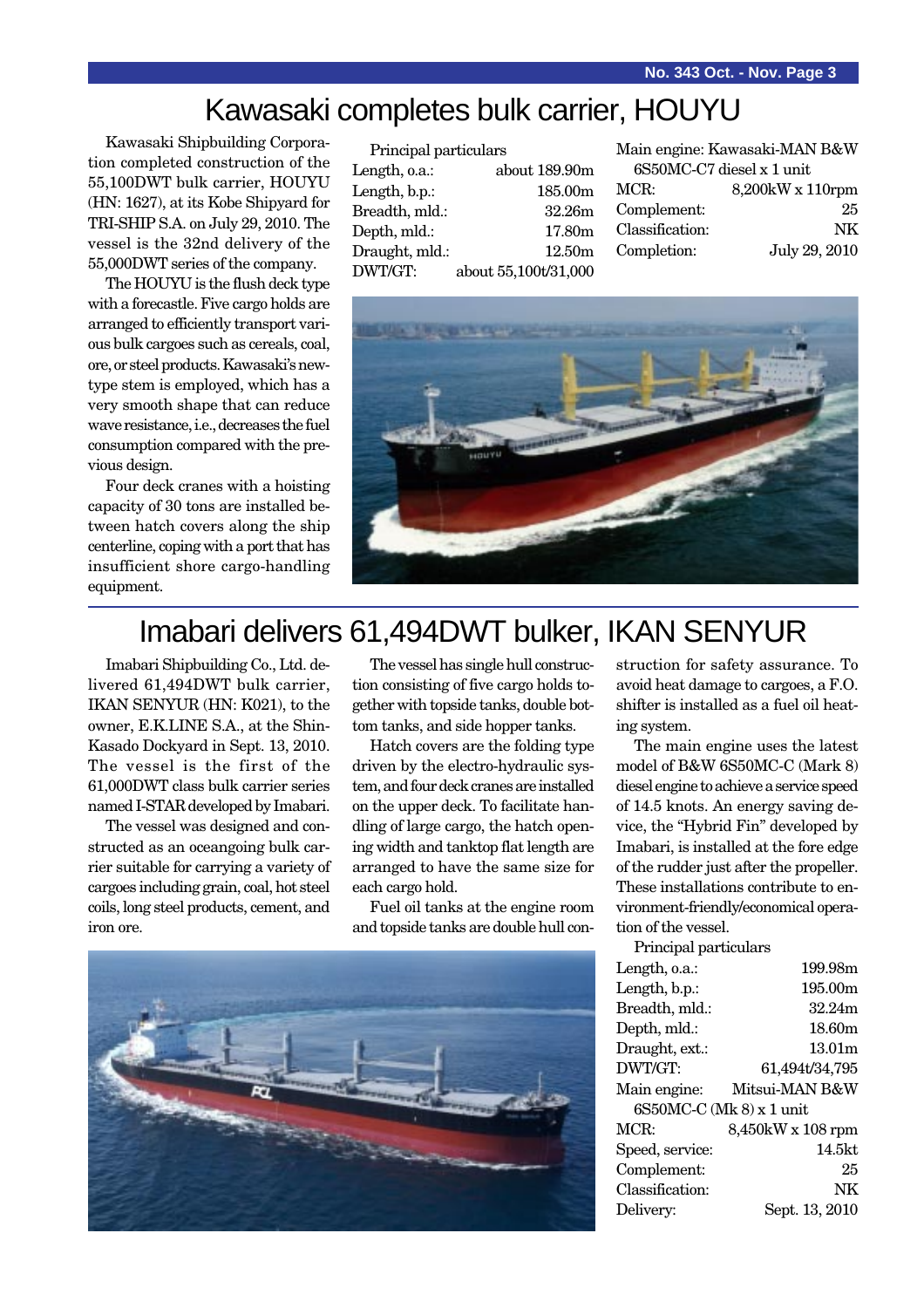# MHI completes 78,500m<sup>3</sup> type LPG Carrier YURICOSMOS

Mitsubishi Heavy Industries, Ltd. (MHI) completed construction of the YURICOSMOS (HN: 2246), an LPG carrier with a tank capacity of 78,908m3 , and delivered the vessel to Venus Ocean Navigation S.A. at the Nagasaki Shipyard & Machinery

Works on July 23, 2010. The vessel is the thirty-eighth 78,000m3 class LPGC of MHI.

The vessel is designed as a straight LPG carrier to carry propane and butane. The sophisticated hull form, optimum design of the propeller, and



Mitsubishi-Reaction fin achieve high propulsive performance with less vibration.

Main dimensions and cargo equipment are designed to be compatible with

worldwide terminals. A booster cargo pump and a cargo heater/vaporizer are equipped to cope with various types of shore facilities.

Principal particulars

| Length $(o.a.):$     | 230.0m             |  |  |  |
|----------------------|--------------------|--|--|--|
| Length $(b.p.):$     | 219.0 <sub>m</sub> |  |  |  |
| Breadth:             | 36.6m              |  |  |  |
| Depth:               | 20.80m             |  |  |  |
| Draught (summer):    | 10.804m            |  |  |  |
| GT:                  | 46,025             |  |  |  |
| Cargo tank capacity: | $78,908m^3$        |  |  |  |
| Main engine:         | Mitsubishi         |  |  |  |
| 7UEC60LSII x 1 unit  |                    |  |  |  |
| Output:              | 12,360kW x 100rpm  |  |  |  |
| Speed, service:      | $16.4$ kt          |  |  |  |
| Classification:      |                    |  |  |  |
|                      |                    |  |  |  |

# Sanoyas completes Handy Cape bulker BRILLIANT JUPITER

120,000DWT-type Handy Cape bulk carrier BRILLIANT JUPITER built at Mizushima Works and Shipyard of Sanoyas Hishino Meisho Corp. was delivered to Golden Sunlight S.A. (Panama) on July 23, 2010.

This is the second vessel of the 120,000DWT series jointly developed with Mitsui O.S.K. Lines and has large deadweight with shallow draft, anticipating the trade expansion for coal and iron ore in future markets. The wide beam, and shallow draft can clear the restrictions of some ports, which are applied to large bulk carriers. Therefore, the series has been named "Handy Cape" because of its excellent operability as Cape-size bulk carriers.

Propulsion efficiency of the vessel has been improved using a low-speed and long-stroke main engine combined with a high-efficiency propeller. Moreover, the Sanoyas-Tandem-Fin (STF, patented) energy saving device (max. 6% energy saving) is attached to the stern shell, contributing to reduction of  $CO<sub>2</sub>$  emissions.

To ensure protection of the marine environment, the vessel uses various countermeasures such as fuel oil tanks with double hull structures, light color and tar-free coating for ballast tanks, a holding tank for accommodation discharges and dirty hold bilge, and an independent bilge segregation system for the engine room.

To increase the efficiency of cargohandling work, cargo hatches are widened as much as possible with the same width from Nos.1 to 7 hatches. Dedicated fresh water tanks are provided for storing hold washing water produced by a large capacity fresh water generator. In addition, a special fuel oil heating system is applied to the fuel oil storage tanks to avoid cargo damage by over-heating and save steam consumption.

Safe maneuverability is achieved with the optimum arrangement of the bridge and good visibility of the rear in the wheelhouse. Wooden furniture installed in cabins helps make the crew comfortable during navigation.

| Principal particular                     |                                   |  |
|------------------------------------------|-----------------------------------|--|
| Owner:                                   | Golden Sunlight S.A.              |  |
| Hull No.:                                | 1286                              |  |
| Ship type:                               | Bulk carrier                      |  |
| $L$ (o.a.) x $L$ (b.p.) x $B$ x $D$ x d: |                                   |  |
|                                          | 245.00m x 238.00m x 43.00m x      |  |
| 21.65m x 15.404m                         |                                   |  |
| DWT/GT:                                  | 119,480t/64,642                   |  |
|                                          | Cargo hold capacity: $135,717m^3$ |  |
| (grain)                                  |                                   |  |
|                                          | Main engine: MAN B&W 6S60MC-C     |  |
| diesel x 1 unit                          |                                   |  |
| MCR:                                     | 13,560kW                          |  |
| Speed, service:                          | abt. 14.5kt                       |  |
| Classification:                          | NΚ                                |  |
| Complement:                              | 25                                |  |
| Delivery:                                | July 23, 2010                     |  |
| Flag:                                    | Panama                            |  |
|                                          |                                   |  |

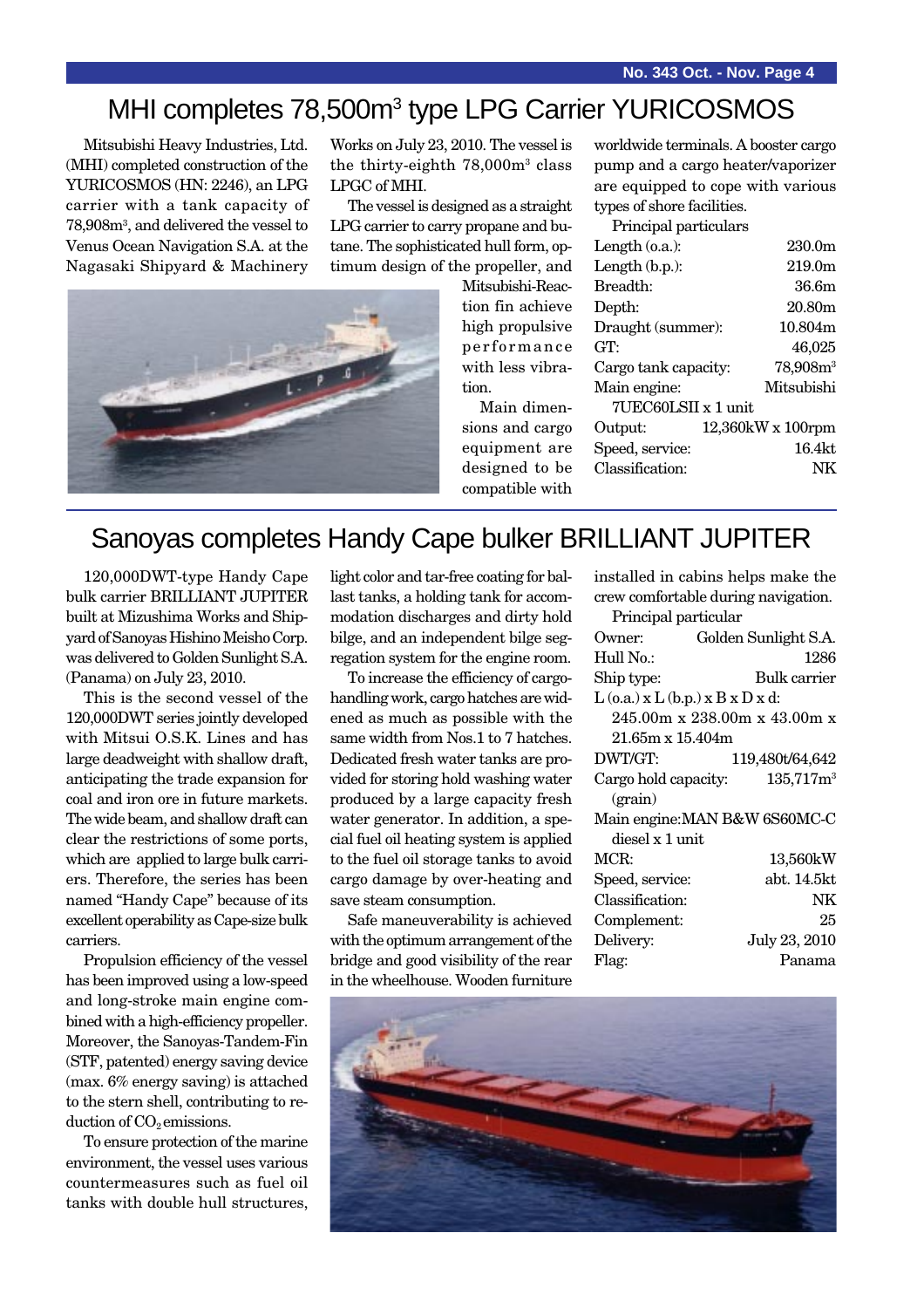**No. 343 Oct. - Nov. Page 5**

# Universal completes Panamax bulk carrier, MIGHTY SKY

Universal Shipbuilding Corporation delivered the 81,200DWT bulk carrier, MIGHTY SKY, at the Maizuru Shipyard on June 28, 2010.

The vessel is the 11th vessel of the newly designed Panamax type bulk carrier and has the largest deadweight and cargo hold capacity within the restriction of the length overall for the Panamax type bulk carrier, which is accomplished by various independent technologies of the company.

The bow shape, called the Leadge-Bow, reduces the added wave resistance not only at the laden condition but also the ballast condition. The Leadge-bow is newly developed and provides more superior performance at sea than the Ax-Bow, which employed by more than 80 vessels.

The vessel can achieve high propulsion efficiency and energy saving with the Surf-Bulb (Rudder fin with bulb) after the propeller and SSD (Super Stream Duct)

in front of the propeller. Principal particulars

 $L$  (o.a.)  $x L$  (b.p.)  $x B x D x d$ : 225m  $x$ 

222m x 32.26m x 20m x 14.38m DWT/GT: 81,502t/42,604 Cargo Hold Capacity: 96,030m<sup>3</sup> Main engine:MAN B&W 7S50MC-C



diesel x 1 unit Speed, service: 14.6kt Complement: 25 Classification: LRS Completion: June 28, 2010

# Accumulated 70 Million BHP Production Achieved by Mitsui-MAN B&W Diesel Engine

Mitsui Engineering & Shipbuilding Co., Ltd. (MES) has achieved the accumulated production of 70 million horsepower by a single model engine. This record was established when MES completed construction of a Mitsui-MAN B&W 7S80MC-C7 diesel engine at its Tamano Works for Namura Shipbuilding Co., Ltd., which will install the engine in a 250,000DWT ore carrier now under construction for its owner NYK Line.

Only two years and three months since MES achieved an accumulated 60 million horse power production in March 2008, 70 million of accumulated horse power was completed since it produced the first engine in 1928. The annual production in the fiscal year of 2010 is expected to be 4.32 million horse power.

Since the technical agreement with B&W, Denmark (presently MAN Diesel & Turbo) in 1926 on the production of diesel engines, MES has been producing engines with excellent records as a leading engine manufacturer worldwide.

In order to develop the environmental technology of the marine diesel engine, MES joined this year in the 4 year governmental project of "Re-



search & Development of Technology to Decrease CO<sub>2</sub> Emission by Largesize Slow Speed Marine Diesel Engine" and intends to develop a new technology for decreasing  $CO<sub>2</sub>$  emissions. For demonstration of various elementary technologies that MES has developed, a 4-cylinder test engine (of 500 mm bore) was newly constructed and installed to carry out full scale demonstration tests.

MES is also strengthening the after-service sector of the engine business including the newly developed Marine Diesel Engine Performance/ Life Expectancy Diagnosis System (product names "e-GICS" and e-GICSW), for which communications satellite and Internet links are fully utilized and is committed to ensure high quality customer satisfaction.

[Principal Particulars of Main Engine marking 70 millions accumulated horsepower]

Engine Type; Mitsui-MAN B&W Diesel Engine 7S80MC-C7 Length Overall: about 12 m Height: about 13.6 m Width: about 5m Cylinder Bore: 800 mm Piston Stroke: 3,200 mm Maximum Continuous Output: 27,160 kW x 76 rpm (36,960 horse-

power) Date of Shop Trial: June 2, 2010